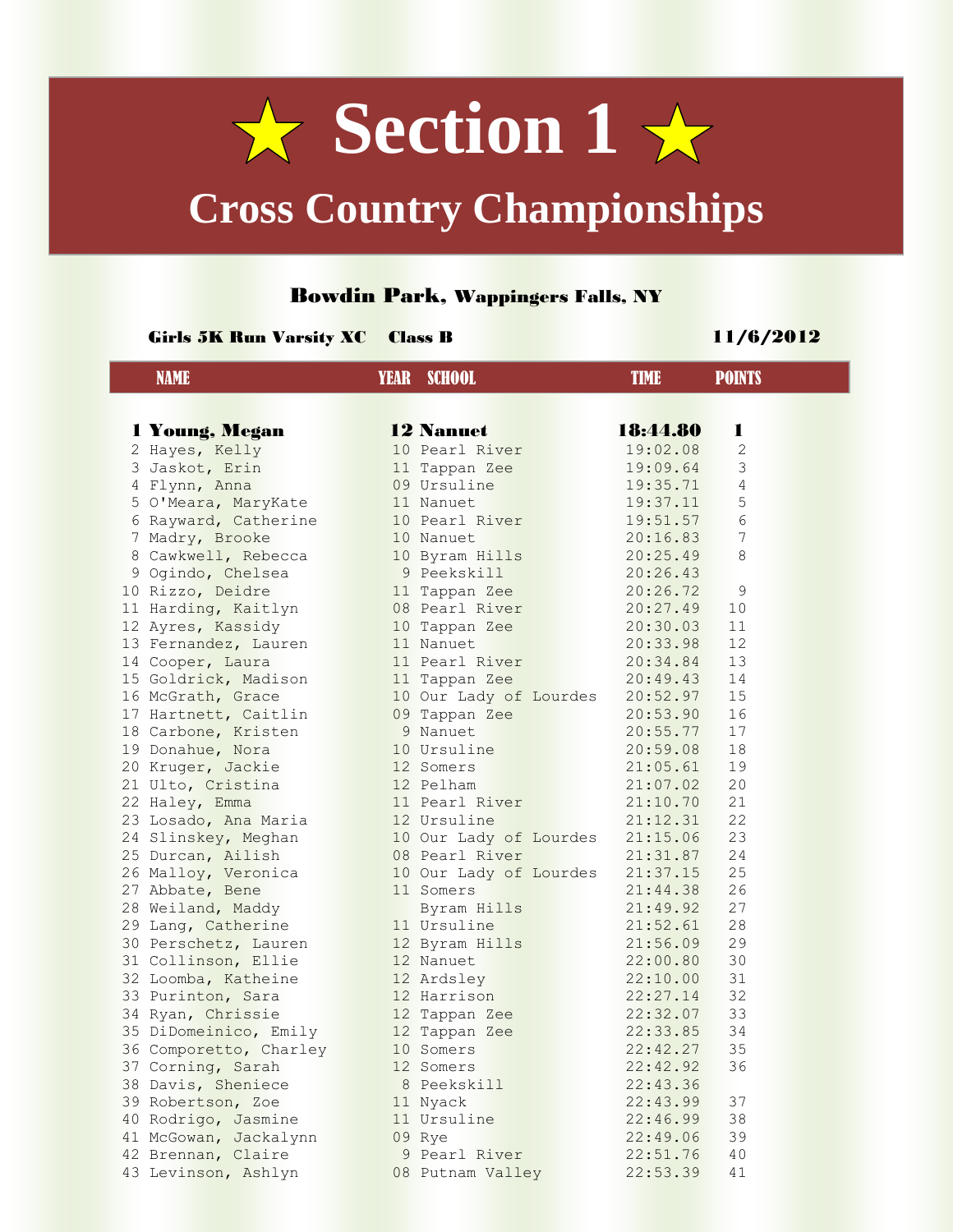|    | 44 Leftowitz, Kyle     |
|----|------------------------|
|    | 45 Nolan, Christine    |
|    | 46 Leonard, Maddie     |
|    | 47 Gorecki, Maria      |
|    | 48 Liu, Selena         |
| 49 | Maher, Arlette         |
| 50 | Dilorio, Alexa         |
|    | 51 Jiang, Tiffany      |
|    |                        |
|    | 52 Hutchins, Celia     |
|    | 53 Dougherty, Liz      |
|    | 54 Watson, Eleanor     |
| 55 | Morell, Liza           |
| 56 | Arpaia, Alex           |
| 57 | Pertak, Briaan         |
| 58 | Sullivan, Regina       |
| 59 | Sanchez, Alex          |
| 60 | Hartigan, Kaitlin      |
| 61 | Moskowitz, Katie       |
|    | 62 Garfunkel, Cecile   |
|    | 63 Liscia, Rachel      |
|    |                        |
|    | 64 Borkenstein, Shelby |
|    | 65 Licursi, Kristi     |
| 66 | Marino, Liz            |
|    | 67 Hutchins, Chloe     |
|    | 68 Cohen, Sasha        |
|    | 69 DiCola, Kaite       |
|    | 70 Furness, Veronica   |
|    | 71 Shaw, Catherine     |
|    | 72 Iwagami, Lisa       |
| 73 | Humphrey, Caroline     |
|    | 74 Parrish, Victoria   |
| 75 |                        |
|    | Cruz, Shannon          |
| 76 | Burke, Libby           |
| 77 | Hellmuth, Jennie       |
| 78 | Maloney, Fiona         |
|    | 79 Wang, Jenny         |
|    | 80 Achert, Haley       |
|    | 81 Boston, Lauren      |
|    | 82 Dellipaoli, Ashley  |
|    | 83 Shear, Michelle     |
| 84 | Brand, Katie           |
|    | 85 Skotnicki, Tasha    |
|    | 86 Crotty, Jessica     |
| 87 | Lott, Eve              |
| 88 | VanDevelde, Katie      |
|    | 89 Stein, Jennifer     |
|    |                        |
|    | 90 Johnson, Claire     |
|    | 91 Cobleigh, Ella      |
| 92 | Monkovic, Mia          |
| 93 | Malek, Audrey          |
| 94 | Martinellii, Mackenzie |
| 95 | Castro, Sophia         |
| 96 | Page, Emily            |
| 97 | Rissoff, Emily         |
|    | 98 Phillips, Kaitlin   |
|    | 99 Krovvidi, Deepthi   |
|    | .00 Mueser, Catherine  |
|    | 01 Gordineer, Brooke   |
|    |                        |

| 44 Leftowitz, Kyle        | 11 Harrison            | 23:22.72 | 42 |
|---------------------------|------------------------|----------|----|
| 45 Nolan, Christine       | 11 Somers              | 23:25.60 | 43 |
| 46 Leonard, Maddie        | 11 Pelham              | 23:28.58 | 44 |
| 47 Gorecki, Maria         | 11 Somers              | 23:29.43 | 45 |
| 48 Liu, Selena            | 11 Edgemont            | 23:38.61 |    |
| 49 Maher, Arlette         | 12 Eastchester         | 23:44.09 | 46 |
| 50 Dilorio, Alexa         | 10 Ursuline            | 23:47.65 | 47 |
| 51 Jiang, Tiffany         | 11 Edgemont            | 23:51.80 |    |
| 52 Hutchins, Celia        | 09 Nyack               | 23:52.03 | 48 |
| 53 Dougherty, Liz         | 11 Ursuline            | 23:56.94 | 49 |
| 54 Watson, Eleanor        | 10 Eastchester         | 23:58.01 | 50 |
| 55 Morell, Liza           | 12 Rye                 | 24:06.98 | 51 |
| 56 Arpaia, Alex           | 11 Harrison            | 24:07.77 | 52 |
| 57 Pertak, Briaan         | 09 Harrison            | 24:13.05 | 53 |
| 58 Sullivan, Regina       | 12 Nanuet              | 24:14.06 | 54 |
| 59 Sanchez, Alex          | 11 Harrison            | 24:27.97 | 55 |
| 60 Hartigan, Kaitlin      | 11 Pelham              | 24:30.53 | 56 |
| 61 Moskowitz, Katie       | 11 Pelham              | 24:36.87 | 57 |
| 62 Garfunkel, Cecile      | 11 Nyack               | 24:38.67 | 58 |
| 63 Liscia, Rachel         | 11 Putnam Valley       | 24:45.87 | 59 |
| 64 Borkenstein, Shelby    | 10 Edgemont            | 24:56.88 |    |
| 65 Licursi, Kristi        | 11 Somers              | 24:57.28 | 60 |
| 66 Marino, Liz            | 09 Harrison            | 25:00.81 | 61 |
| 67 Hutchins, Chloe        | 09 Nyack               | 25:05.60 | 62 |
| 68 Cohen, Sasha           | 09 Nyack               | 25:07.55 | 63 |
| 69 DiCola, Kaite          | 11 Hendrick Hudson     | 25:09.69 |    |
| 70 Furness, Veronica      | 10 Pelham              | 25:19.71 | 64 |
| 71 Shaw, Catherine        | 12 Peekskill           | 25:21.79 |    |
| 72 Iwagami, Lisa          | 10 Eastchester         | 25:22.19 | 65 |
| 73 Humphrey, Caroline     | 10 Pelham              | 25:27.43 | 66 |
| 74 Parrish, Victoria      | 11 Byram Hills         | 25:30.41 | 67 |
| 75 Cruz, Shannon          | 10 Eastchester         | 25:32.79 | 68 |
| 76 Burke, Libby           | 11 Rye                 | 25:35.82 | 69 |
| 77 Hellmuth, Jennie       | 10 Our Lady of Lourdes | 25:40.42 | 70 |
| 78 Maloney, Fiona         | 08 Rye                 | 25:41.12 | 71 |
| 79 Wang, Jenny            | 10 Rye                 | 25:42.93 | 72 |
| 80 Achert, Haley          | 09 Rye                 | 25:45.69 | 73 |
| 81 Boston, Lauren         | 12 Our Lady of Lourdes | 25:50.53 | 74 |
| 82 Dellipaoli, Ashley     | 12 Harrison            | 26:26.77 | 75 |
| 83 Shear, Michelle        | 09 Ardsley             | 26:40.31 | 76 |
| 84 Brand, Katie           | 10 Rye                 | 26:58.99 | 77 |
| 85 Skotnicki, Tasha       | 11 Byram Hills         | 27:00.23 | 78 |
| 86 Crotty, Jessica        | 10 Putnam Valley       | 27:08.19 | 79 |
| 87 Lott, Eve              | 10 Eastchester         | 27:21.05 | 80 |
| 88 VanDevelde, Katie      | 12 Putnam Valley       | 27:22.61 | 81 |
| 89 Stein, Jennifer        | 12 Ardsley             | 27:22.83 | 82 |
| 90 Johnson, Claire        | 12 Ardsley             | 27:28.52 | 83 |
| 91 Cobleigh, Ella         | 12 Ardsley             | 27:34.48 | 84 |
| 92 Monkovic, Mia          | 12 Ardsley             | 27:34.79 | 85 |
| 93 Malek, Audrey          | 12 Putnam Valley       | 27:44.78 | 86 |
| 94 Martinellii, Mackenzie | 09 Our Lady of Lourdes | 28:11.69 | 87 |
| 95 Castro, Sophia         | 09 Putnam Valley       | 28:27.55 | 88 |
| 96 Page, Emily            | 10 Our Lady of Lourdes | 28:35.35 | 89 |
| 97 Rissoff, Emily         | 12 Eastchester         | 28:36.87 | 90 |
| 98 Phillips, Kaitlin      | 09 Putnam Valley       | 28:42.33 | 91 |
| 99 Krovvidi, Deepthi      | 12 Edgemont            | 32:00.23 |    |
| 100 Mueser, Catherine     | 11 Eastchester         | 36:20.47 | 92 |
| 101 Gordineer, Brooke     | 10 Peekskill           | 37:18.61 |    |
|                           |                        |          |    |